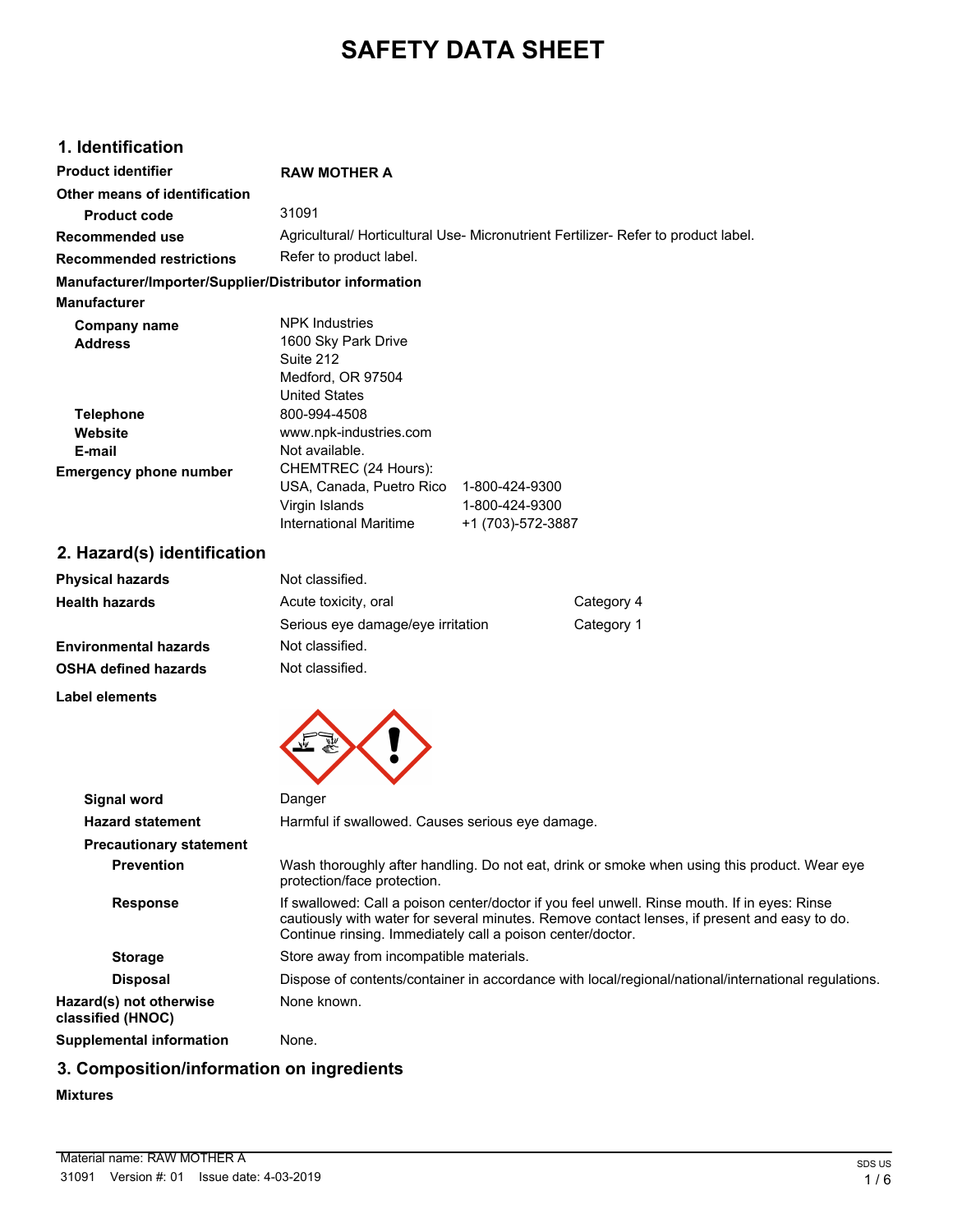| <b>Chemical name</b>                                                         | <b>Common name and synonyms</b>                                                                                                                                                                                                                                                                                                                                                                                                        | <b>CAS number</b> | $\%$        |
|------------------------------------------------------------------------------|----------------------------------------------------------------------------------------------------------------------------------------------------------------------------------------------------------------------------------------------------------------------------------------------------------------------------------------------------------------------------------------------------------------------------------------|-------------------|-------------|
| Nitric Acid Ammonium Calcium Salt                                            |                                                                                                                                                                                                                                                                                                                                                                                                                                        | 15245-12-2        | $90 - 100*$ |
| Other components below reportable levels                                     |                                                                                                                                                                                                                                                                                                                                                                                                                                        |                   | $3 - 5$     |
|                                                                              | *Designates that a specific chemical identity and/or percentage of composition has been withheld as a trade secret.                                                                                                                                                                                                                                                                                                                    |                   |             |
| 4. First-aid measures                                                        |                                                                                                                                                                                                                                                                                                                                                                                                                                        |                   |             |
| Inhalation                                                                   | Move to fresh air. Call a physician if symptoms develop or persist.                                                                                                                                                                                                                                                                                                                                                                    |                   |             |
| <b>Skin contact</b>                                                          | Wash off with soap and water. Get medical attention if irritation develops and persists.                                                                                                                                                                                                                                                                                                                                               |                   |             |
| Eye contact                                                                  | Immediately flush eyes with plenty of water for at least 15 minutes. Remove contact lenses, if<br>present and easy to do. Continue rinsing. Get medical attention immediately.                                                                                                                                                                                                                                                         |                   |             |
| Ingestion                                                                    | Rinse mouth. If vomiting occurs, keep head low so that stomach content doesn't get into the lungs.<br>Get medical advice/attention if you feel unwell.                                                                                                                                                                                                                                                                                 |                   |             |
| <b>Most important</b><br>symptoms/effects, acute and<br>delayed              | Severe eye irritation. Symptoms may include stinging, tearing, redness, swelling, and blurred<br>vision. Permanent eye damage including blindness could result.                                                                                                                                                                                                                                                                        |                   |             |
| Indication of immediate<br>medical attention and special<br>treatment needed | Provide general supportive measures and treat symptomatically. Keep victim warm. Keep victim<br>under observation. Symptoms may be delayed.                                                                                                                                                                                                                                                                                            |                   |             |
| <b>General information</b>                                                   | Ensure that medical personnel are aware of the material(s) involved, and take precautions to<br>protect themselves. Show this safety data sheet to the doctor in attendance.                                                                                                                                                                                                                                                           |                   |             |
| 5. Fire-fighting measures                                                    |                                                                                                                                                                                                                                                                                                                                                                                                                                        |                   |             |
| Suitable extinguishing media                                                 | Water fog. Foam. Dry chemical powder. Carbon dioxide (CO2).                                                                                                                                                                                                                                                                                                                                                                            |                   |             |
| Unsuitable extinguishing<br>media                                            | Do not use water jet as an extinguisher, as this will spread the fire.                                                                                                                                                                                                                                                                                                                                                                 |                   |             |
| Specific hazards arising from<br>the chemical                                | During fire, gases hazardous to health may be formed.                                                                                                                                                                                                                                                                                                                                                                                  |                   |             |
| Special protective equipment<br>and precautions for firefighters             | Self-contained breathing apparatus and full protective clothing must be worn in case of fire.                                                                                                                                                                                                                                                                                                                                          |                   |             |
| <b>Fire fighting</b><br>equipment/instructions                               | Move containers from fire area if you can do so without risk.                                                                                                                                                                                                                                                                                                                                                                          |                   |             |
| <b>Specific methods</b>                                                      | Use standard firefighting procedures and consider the hazards of other involved materials.                                                                                                                                                                                                                                                                                                                                             |                   |             |
| <b>General fire hazards</b>                                                  | No unusual fire or explosion hazards noted.                                                                                                                                                                                                                                                                                                                                                                                            |                   |             |
| 6. Accidental release measures                                               |                                                                                                                                                                                                                                                                                                                                                                                                                                        |                   |             |
| Personal precautions,<br>protective equipment and<br>emergency procedures    | Keep unnecessary personnel away. Keep people away from and upwind of spill/leak. Wear<br>appropriate protective equipment and clothing during clean-up. Do not touch damaged containers<br>or spilled material unless wearing appropriate protective clothing. Ensure adequate ventilation.<br>Local authorities should be advised if significant spillages cannot be contained. For personal<br>protection, see section 8 of the SDS. |                   |             |
| <b>Methods and materials for</b><br>containment and cleaning up              | Large Spills: Stop the flow of material, if this is without risk. Dike the spilled material, where this is<br>possible. Absorb in vermiculite, dry sand or earth and place into containers. Following product<br>recovery, flush area with water.                                                                                                                                                                                      |                   |             |
|                                                                              | Small Spills: Wipe up with absorbent material (e.g. cloth, fleece). Clean surface thoroughly to<br>remove residual contamination.                                                                                                                                                                                                                                                                                                      |                   |             |
|                                                                              | Never return spills to original containers for re-use. For waste disposal, see section 13 of the SDS.                                                                                                                                                                                                                                                                                                                                  |                   |             |
| <b>Environmental precautions</b>                                             | Avoid discharge into drains, water courses or onto the ground.                                                                                                                                                                                                                                                                                                                                                                         |                   |             |
| 7. Handling and storage                                                      |                                                                                                                                                                                                                                                                                                                                                                                                                                        |                   |             |
| Precautions for safe handling                                                | Do not get this material in contact with eyes. Do not taste or swallow. When using, do not eat,<br>drink or smoke. Provide adequate ventilation. Wear appropriate personal protective equipment.<br>Wash hands thoroughly after handling. Observe good industrial hygiene practices.                                                                                                                                                   |                   |             |
| Conditions for safe storage,<br>including any incompatibilities              | Store in tightly closed container. Store away from incompatible materials (see Section 10 of the<br>SDS).                                                                                                                                                                                                                                                                                                                              |                   |             |
| 8. Exposure controls/personal protection                                     |                                                                                                                                                                                                                                                                                                                                                                                                                                        |                   |             |
| <b>Occupational exposure limits</b>                                          | This mixture has no ingredients that have PEL, TLV, or other recommended exposure limit.                                                                                                                                                                                                                                                                                                                                               |                   |             |

**Biological limit values** No biological exposure limits noted for the ingredient(s).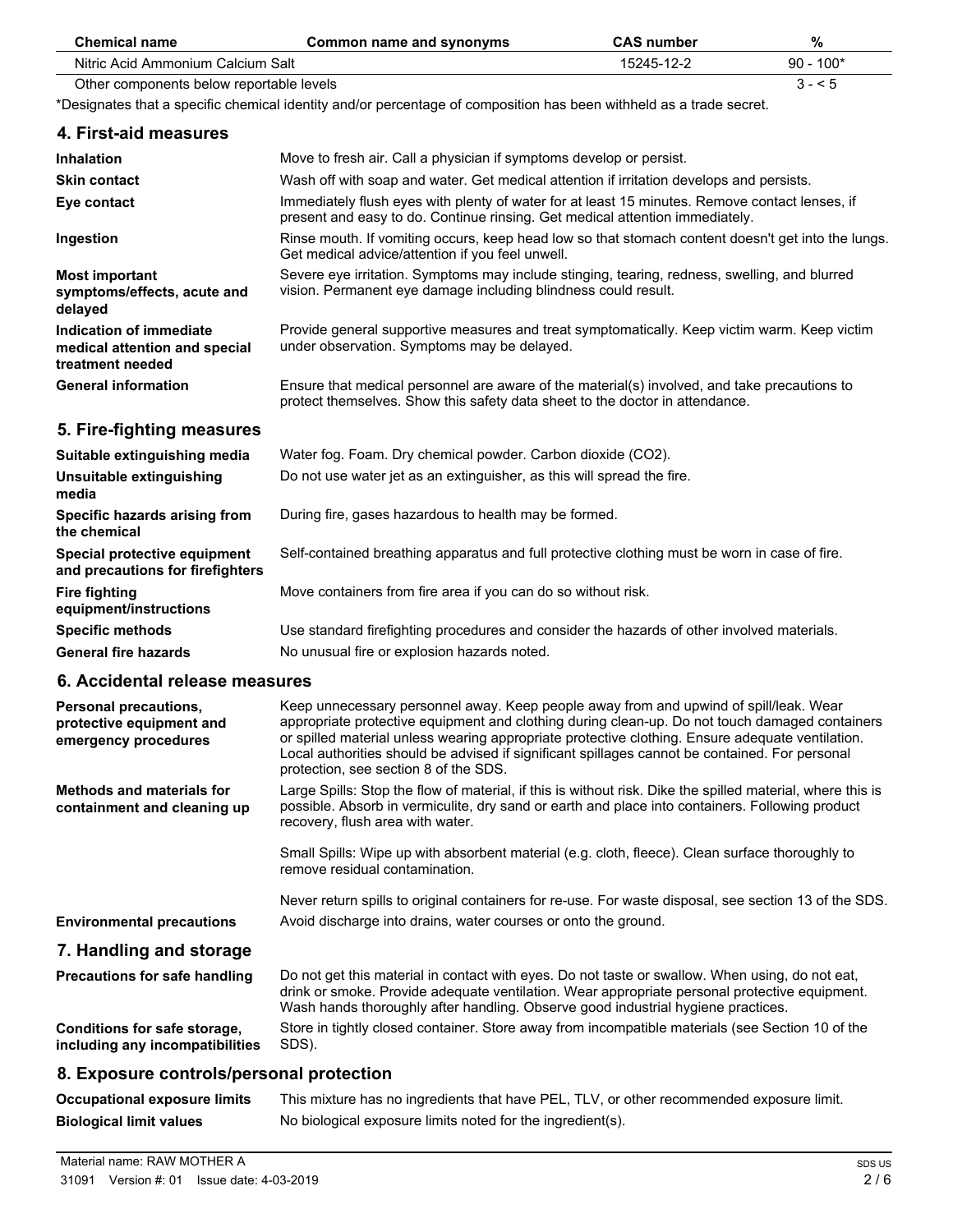| Appropriate engineering<br>controls      | Good general ventilation (typically 10 air changes per hour) should be used. Ventilation rates<br>should be matched to conditions. If applicable, use process enclosures, local exhaust ventilation,<br>or other engineering controls to maintain airborne levels below recommended exposure limits. If<br>exposure limits have not been established, maintain airborne levels to an acceptable level. Provide<br>eyewash station. |
|------------------------------------------|------------------------------------------------------------------------------------------------------------------------------------------------------------------------------------------------------------------------------------------------------------------------------------------------------------------------------------------------------------------------------------------------------------------------------------|
|                                          | Individual protection measures, such as personal protective equipment                                                                                                                                                                                                                                                                                                                                                              |
| Eye/face protection                      | Wear safety glasses with side shields (or goggles) and a face shield.                                                                                                                                                                                                                                                                                                                                                              |
| <b>Skin protection</b>                   |                                                                                                                                                                                                                                                                                                                                                                                                                                    |
| <b>Hand protection</b>                   | Wear appropriate chemical resistant gloves.                                                                                                                                                                                                                                                                                                                                                                                        |
| Other                                    | Wear suitable protective clothing.                                                                                                                                                                                                                                                                                                                                                                                                 |
| <b>Respiratory protection</b>            | In case of insufficient ventilation, wear suitable respiratory equipment.                                                                                                                                                                                                                                                                                                                                                          |
| <b>Thermal hazards</b>                   | Wear appropriate thermal protective clothing, when necessary.                                                                                                                                                                                                                                                                                                                                                                      |
| <b>General hygiene</b><br>considerations | Keep away from food and drink. Always observe good personal hygiene measures, such as<br>washing after handling the material and before eating, drinking, and/or smoking. Routinely wash<br>work clothing and protective equipment to remove contaminants.                                                                                                                                                                         |

# **9. Physical and chemical properties**

| Appearance                                        | Granular.       |
|---------------------------------------------------|-----------------|
| <b>Physical state</b>                             | Solid.          |
| Form                                              | Solid.          |
| Color                                             | Yellow.         |
| Odor                                              | Not available.  |
| <b>Odor threshold</b>                             | Not available.  |
| pH                                                | Not available.  |
| Melting point/freezing point                      | Not available.  |
| Initial boiling point and boiling<br>range        | Not available.  |
| <b>Flash point</b>                                | Not available.  |
| <b>Evaporation rate</b>                           | Not available.  |
| Flammability (solid, gas)                         | Not applicable. |
| Upper/lower flammability or explosive limits      |                 |
| <b>Flammability limit - lower</b><br>(%)          | Not available.  |
| <b>Flammability limit - upper</b><br>(%)          | Not available.  |
| Explosive limit - lower (%)                       | Not available.  |
| Explosive limit - upper (%)                       | Not available.  |
| Vapor pressure                                    | Not available.  |
| <b>Vapor density</b>                              | Not available.  |
| <b>Relative density</b>                           | Not available.  |
| Solubility(ies)                                   |                 |
| Solubility (water)                                | Not available.  |
| <b>Partition coefficient</b><br>(n-octanol/water) | Not available.  |
| <b>Auto-ignition temperature</b>                  | Not available.  |
| <b>Decomposition temperature</b>                  | Not available.  |
| <b>Viscosity</b>                                  | Not available.  |
| <b>Other information</b>                          |                 |
| <b>Explosive properties</b>                       | Not explosive.  |
| <b>Oxidizing properties</b>                       | Not oxidizing.  |
|                                                   |                 |

# **10. Stability and reactivity**

**Reactivity** The product is stable and non-reactive under normal conditions of use, storage and transport.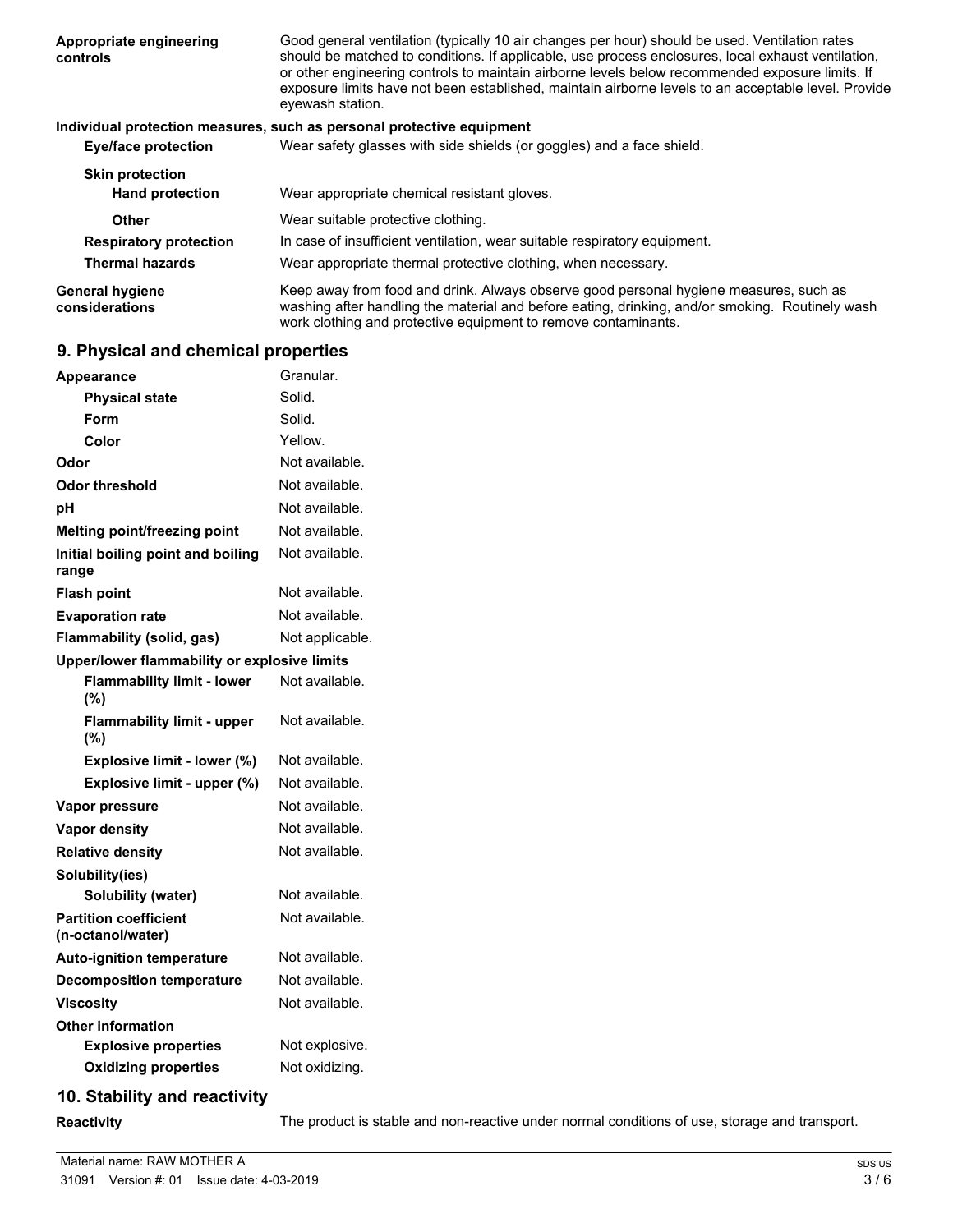| <b>Chemical stability</b>                    | Material is stable under normal conditions.                                                                                |
|----------------------------------------------|----------------------------------------------------------------------------------------------------------------------------|
| <b>Possibility of hazardous</b><br>reactions | No dangerous reaction known under conditions of normal use.                                                                |
| <b>Conditions to avoid</b>                   | Keep away from heat, hot surfaces, sparks, open flames and other ignition sources. Contact with<br>incompatible materials. |
| Incompatible materials                       | Strong oxidizing agents.                                                                                                   |
| <b>Hazardous decomposition</b><br>products   | No hazardous decomposition products are known.                                                                             |

# **11. Toxicological information**

# **Information on likely routes of exposure**

| <b>Inhalation</b>                                                                  | No adverse effects due to inhalation are expected.                                                                                                              |
|------------------------------------------------------------------------------------|-----------------------------------------------------------------------------------------------------------------------------------------------------------------|
| <b>Skin contact</b>                                                                | No adverse effects due to skin contact are expected.                                                                                                            |
| Eye contact                                                                        | Causes serious eye damage.                                                                                                                                      |
| Ingestion                                                                          | Harmful if swallowed.                                                                                                                                           |
| Symptoms related to the<br>physical, chemical and<br>toxicological characteristics | Severe eye irritation. Symptoms may include stinging, tearing, redness, swelling, and blurred<br>vision. Permanent eye damage including blindness could result. |

## **Information on toxicological effects**

| <b>Acute toxicity</b>                               | Harmful if swallowed.                                                                                               |                     |
|-----------------------------------------------------|---------------------------------------------------------------------------------------------------------------------|---------------------|
| <b>Product</b>                                      | <b>Species</b>                                                                                                      | <b>Test Results</b> |
| Mothers A                                           |                                                                                                                     |                     |
| <b>Acute</b>                                        |                                                                                                                     |                     |
| <b>Dermal</b>                                       |                                                                                                                     |                     |
| LD50                                                | Rat                                                                                                                 | 2067 mg/kg          |
| Oral                                                |                                                                                                                     |                     |
| LD50                                                | Rat                                                                                                                 | 517 mg/kg           |
| <b>Components</b>                                   | <b>Species</b>                                                                                                      | <b>Test Results</b> |
| Nitric Acid Ammonium Calcium Salt (CAS 15245-12-2)  |                                                                                                                     |                     |
| <b>Acute</b>                                        |                                                                                                                     |                     |
| Dermal                                              |                                                                                                                     |                     |
| LD50                                                | Rat                                                                                                                 | > 2000 mg/kg        |
| Oral                                                |                                                                                                                     |                     |
| LD50                                                | Rat                                                                                                                 | 500 mg/kg           |
| <b>Skin corrosion/irritation</b>                    | Prolonged skin contact may cause temporary irritation.                                                              |                     |
| Serious eye damage/eye<br><i>irritation</i>         | Causes serious eye damage.                                                                                          |                     |
| Respiratory or skin sensitization                   |                                                                                                                     |                     |
| <b>Respiratory sensitization</b>                    | Not a respiratory sensitizer.                                                                                       |                     |
| <b>Skin sensitization</b>                           | This product is not expected to cause skin sensitization.                                                           |                     |
| Germ cell mutagenicity                              | No data available to indicate product or any components present at greater than 0.1% are<br>mutagenic or genotoxic. |                     |
| Carcinogenicity                                     | Not classifiable as to carcinogenicity to humans.                                                                   |                     |
|                                                     | IARC Monographs. Overall Evaluation of Carcinogenicity                                                              |                     |
| Not listed.                                         | OSHA Specifically Regulated Substances (29 CFR 1910.1001-1052)                                                      |                     |
| Not regulated.                                      | US. National Toxicology Program (NTP) Report on Carcinogens                                                         |                     |
| Not listed.                                         |                                                                                                                     |                     |
| <b>Reproductive toxicity</b>                        | This product is not expected to cause reproductive or developmental effects.                                        |                     |
| Specific target organ toxicity -<br>single exposure | Not classified.                                                                                                     |                     |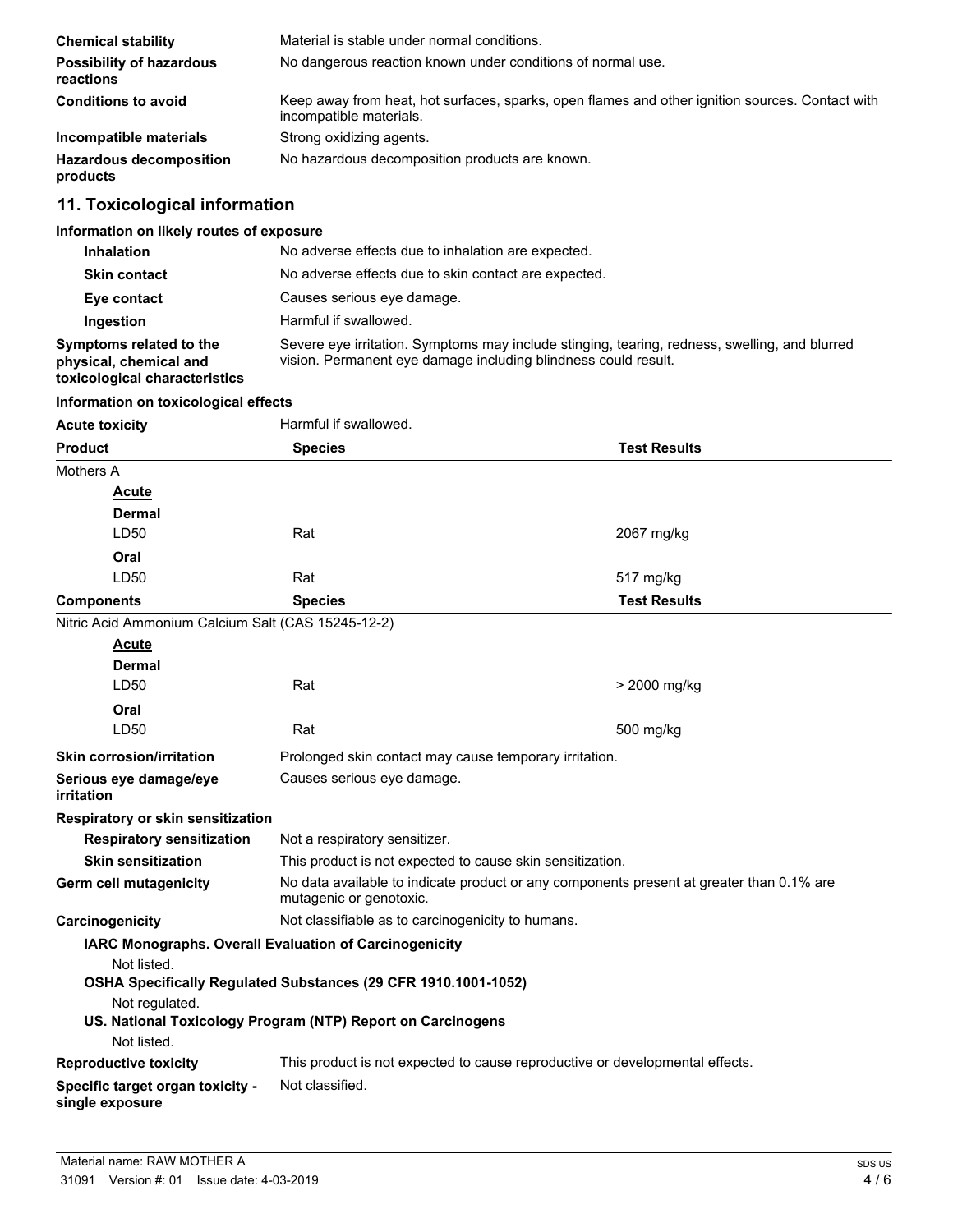| Specific target organ toxicity -<br>repeated exposure | Not classified.                                                                                                                                                                                       |
|-------------------------------------------------------|-------------------------------------------------------------------------------------------------------------------------------------------------------------------------------------------------------|
| <b>Aspiration hazard</b>                              | Not an aspiration hazard.                                                                                                                                                                             |
| 12. Ecological information                            |                                                                                                                                                                                                       |
| <b>Ecotoxicity</b>                                    | The product is not classified as environmentally hazardous. However, this does not exclude the<br>possibility that large or frequent spills can have a harmful or damaging effect on the environment. |
| Persistence and degradability                         | No data is available on the degradability of any ingredients in the mixture.                                                                                                                          |
| <b>Bioaccumulative potential</b>                      | No data available.                                                                                                                                                                                    |
| Mobility in soil                                      | No data available.                                                                                                                                                                                    |
| Other adverse effects                                 | No other adverse environmental effects (e.g. ozone depletion, photochemical ozone creation<br>potential, endocrine disruption, global warming potential) are expected from this component.            |

# **13. Disposal considerations**

| <b>Disposal instructions</b>             | Collect and reclaim or dispose in sealed containers at licensed waste disposal site. Incinerate the<br>material under controlled conditions in an approved incinerator. Do not incinerate sealed<br>containers. If discarded, this product is considered a RCRA ignitable waste, D001. Dispose of<br>contents/container in accordance with local/regional/national/international regulations. |
|------------------------------------------|-----------------------------------------------------------------------------------------------------------------------------------------------------------------------------------------------------------------------------------------------------------------------------------------------------------------------------------------------------------------------------------------------|
| Local disposal regulations               | Dispose in accordance with all applicable regulations.                                                                                                                                                                                                                                                                                                                                        |
| Hazardous waste code                     | D001: Waste Flammable material with a flash point <140 F<br>The waste code should be assigned in discussion between the user, the producer and the waste<br>disposal company.                                                                                                                                                                                                                 |
| Waste from residues / unused<br>products | Dispose of in accordance with local regulations. Empty containers or liners may retain some<br>product residues. This material and its container must be disposed of in a safe manner (see:<br>Disposal instructions).                                                                                                                                                                        |
| <b>Contaminated packaging</b>            | Since emptied containers may retain product residue, follow label warnings even after container is<br>emptied. Empty containers should be taken to an approved waste handling site for recycling or<br>disposal.                                                                                                                                                                              |

# **14. Transport information**

#### **DOT**

Not regulated as dangerous goods.

#### **IATA**

Not regulated as dangerous goods.

#### **IMDG**

Not regulated as dangerous goods.

## **15. Regulatory information**

**US federal regulations**

This product is a "Hazardous Chemical" as defined by the OSHA Hazard Communication Standard, 29 CFR 1910.1200.

#### **TSCA Section 12(b) Export Notification (40 CFR 707, Subpt. D)**

Not regulated.

**CERCLA Hazardous Substance List (40 CFR 302.4)**

Not listed.

**SARA 304 Emergency release notification**

Not regulated.

**OSHA Specifically Regulated Substances (29 CFR 1910.1001-1052)**

Not regulated.

## **Superfund Amendments and Reauthorization Act of 1986 (SARA)**

**SARA 302 Extremely hazardous substance**

| Not listed.              |  |
|--------------------------|--|
| <b>Classified hazard</b> |  |

Acute toxicity (any route of exposure) Serious eye damage or eye irritation **categories**

# **SARA 313 (TRI reporting)** Not regulated.

## **Other federal regulations**

**Clean Air Act (CAA) Section 112 Hazardous Air Pollutants (HAPs) List**

Not regulated.